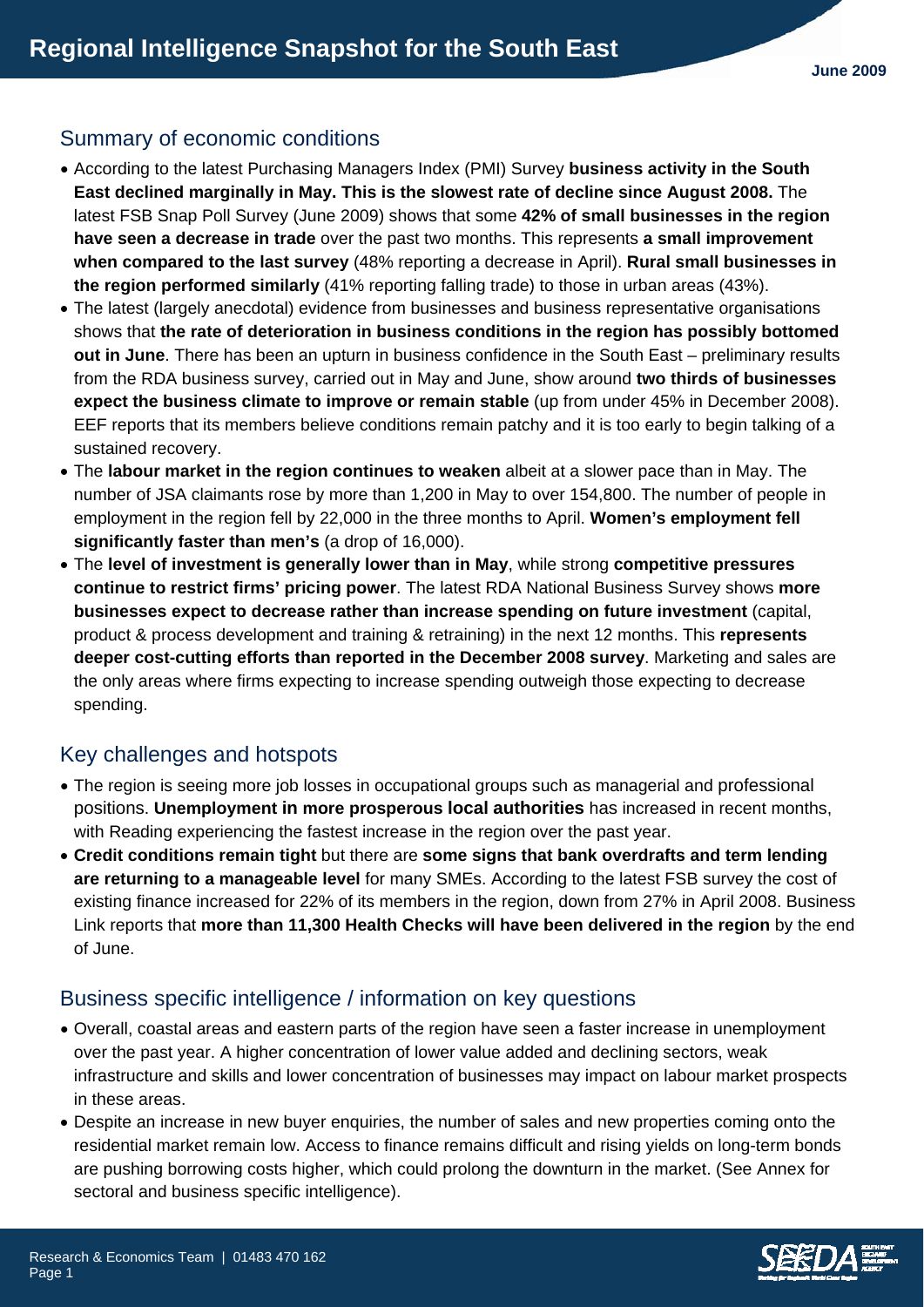### Sectoral Overview

Inward investment enquiries increased over the last year - the latest report by SEEDA and UKTI shows that in 2008/09 the number of investors locating in the region increased by 17%. A total of 90 investors within the target industries moved into the region, creating or safeguarding 3,846 jobs over the next three years.

**Manufacturing:** The ongoing weakness in global trade and exchange rate volatility continues to hamper the potential boost to the sector from a weaker pound, but there is some evidence that the slump in global demand may now have turned a corner. While the cheaper pound makes exports more competitive, manufacturers are increasingly concerned by its volatility. A sustained rise in oil prices further threatens manufacturers' profit margins and could potentially reduce the purchasing power of their suppliers.

According to EEF, companies are predicting that the pace of decline in the volume of new orders from domestic and overseas customers will ease over the next three months. Electrical equipment and motor vehicles manufacturers are more optimistic about a modest recovery in the third quarter. The latest RDA National Business Survey, carried out in May and June, shows that more businesses in the region expect their export orders to rise than to fall over the next 12 months - a reversal from the December 2008 survey.

Employment in manufacturing continues to decline, albeit at a slower pace than earlier in the year. According to EEF, in some sectors the proportion of companies reporting a reduction in their workforce has declined. Compared to May levels, for the basic metals, mechanical engineering and motor vehicle sectors more firms reported hiring workers in June than reported layoffs, as many firms in these sectors had already carried out significant job cuts in the last quarter of 2008 and first quarter of 2009. **BMW**, for example, is planning to recruit 250 workers for its Cowley, Oxford factory for the three months from July due to an upturn in demand. There is a shortage of skilled engineers and businesses continue to be concerned about losing the skill base which might be difficult to source in the upturn.

EEF reports fewer enquires from members seeking advice on implementing redundancies - the HR1 data shows that there were some 670 large redundancy notifications in manufacturing in the region in June - lower than the 713 recorded in May. Large-scale redundancies announced in June include **Linde,** which is to close its forklift truck manufacturing operation in Basingstoke over the next 12 months, with the loss of 350 jobs, in order to transfer production to France and Germany. Meanwhile, **VT Group**, based in Hampshire, is planning to shed about 300 jobs from its engineering support services business over the next year.

Some EEF members are reporting that some manufacturers re-contracting for their energy supply are being faced with onerous terms and conditions. Partly as a result of the collapse of third-party provision of credit insurance, some are being asked by suppliers for parent company guarantees, large up-front security deposits, or even full payment in advance.

**Construction:** There has been an increase in new buyer enquires, but the number of sales and new properties coming onto the residential market remains low. Difficulties in accessing finance, rising unemployment and uncertainty about the outlook for the economy over the short term continue to depress activity in construction and property development. In June it was announced that **Junared** 

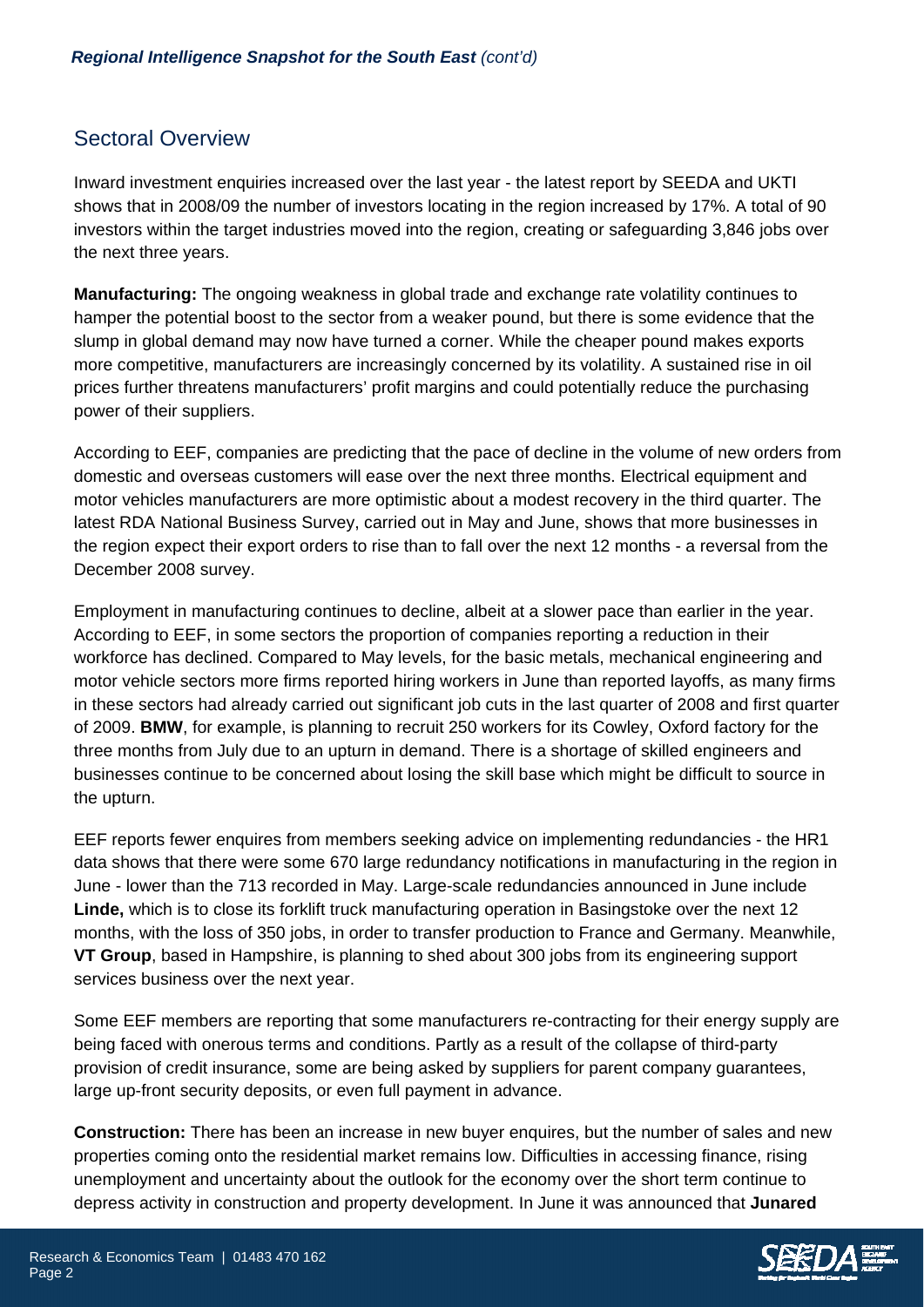### *Regional Intelligence Snapshot for the South East (cont'd)*

**Property Group**, the property development firm with a head office in High Wycombe, has gone into administration. The latest (national) CIPS construction purchasing managers index, a useful leading indicator, increased significantly between April and May to the highest level since April 2008. The index still indicates contraction but it appears that the rate of decline is easing. Demand from the public sector has provided a much needed boost for the construction industry in several areas of the region. For example, **Galliford Try** has won a £54m contract to redevelop the Tonbridge campus of West Kent College by 2011, including a new performing arts building. However, there is some anecdotal evidence that public sector orders have started to contract, which could have a severe impact on the industry.

Firms continue to enter wage cutting agreements to preserve jobs, but since May there has been a sharp increase in redundancy notifications in construction related activities. The HR1 data shows that there were over 400 large redundancy notifications in the South East in June in the construction sector, some 30% of which were in Kent and Medway (though note that some of these are likely to be changes of contract or nationwide redundancies rather than actual job losses).

**Retail**: A combination of heavy discounting and warm weather helped to boost sales in June. Food retailers and larger stores are generally doing better than smaller independent retailers who cannot compete with larger outlets in a heavily discounted market place. **Sainsbury's** is planning a supermarket in Carterton retail park in Oxfordshire, which could create 300 jobs, while **Lidl** has unveiled plans to build a new distribution centre at Wade Park Farm near Southampton, with the creation of 200 jobs*.* Anecdotal evidence suggests that retail centres in rural areas are suffering more than those in urban areas. **Marks & Spencer** have confirmed that they will employ approximately 100 workers at the new Witney (Oxfordshire) town centre shopping development to open in October. **Debenhams** plans to create about 50 jobs, and there will also be a cinema, cafes and a restaurant. Other towns are seeing more mixed fortunes in the retail sector. In Milton Keynes, **River Island** is to proceed with plans to develop a new 480,000 sq ft fashion distribution centre at Magna Park by 2011, but at the same time **TK Maxx** has confirmed plans to close its clothing distribution centre in Milton Keynes by summer 2010, with the loss of up to 275 jobs.

The latest research by OFT has shown that online retailers are not selling as much as they could because of a lack of confidence that the sites from which consumers are buying are secure. A recent study by the market intelligence company CACI found that 8 of the top 20 retail destinations likely to resist the recession are located in the South East - four of which are in Surrey. Hastings is the only area in the South East on CACI's list of the UK's 20 *least* recession proof retail centres.

**Financial services**: Sentiment within the UK and global financial markets has been improving over the past couple of months and with it the outlook for the financial services sector in the region. For example, **Hastings Direct**, with a head office in Bexhill, is planning to create a further 150 jobs in its insurance business, with vacancies in marketing, finance and call centres. However, employment within the industry is exposed to further restructuring, particularly within the retail side of the sector. As an example, **Lloyds Banking Group** is to close its customer services office in Chatham, Kent, by the end of the year, with the loss of 210 jobs, and a further 320 jobs will be lost in sales, mortgages and network support. Meanwhile, **AXA PPP Healthcare** is looking into the possibility of shedding up to 300 of the 2,000 jobs at its healthcare insurance offices in Tunbridge Wells, Leicester and Glasgow.

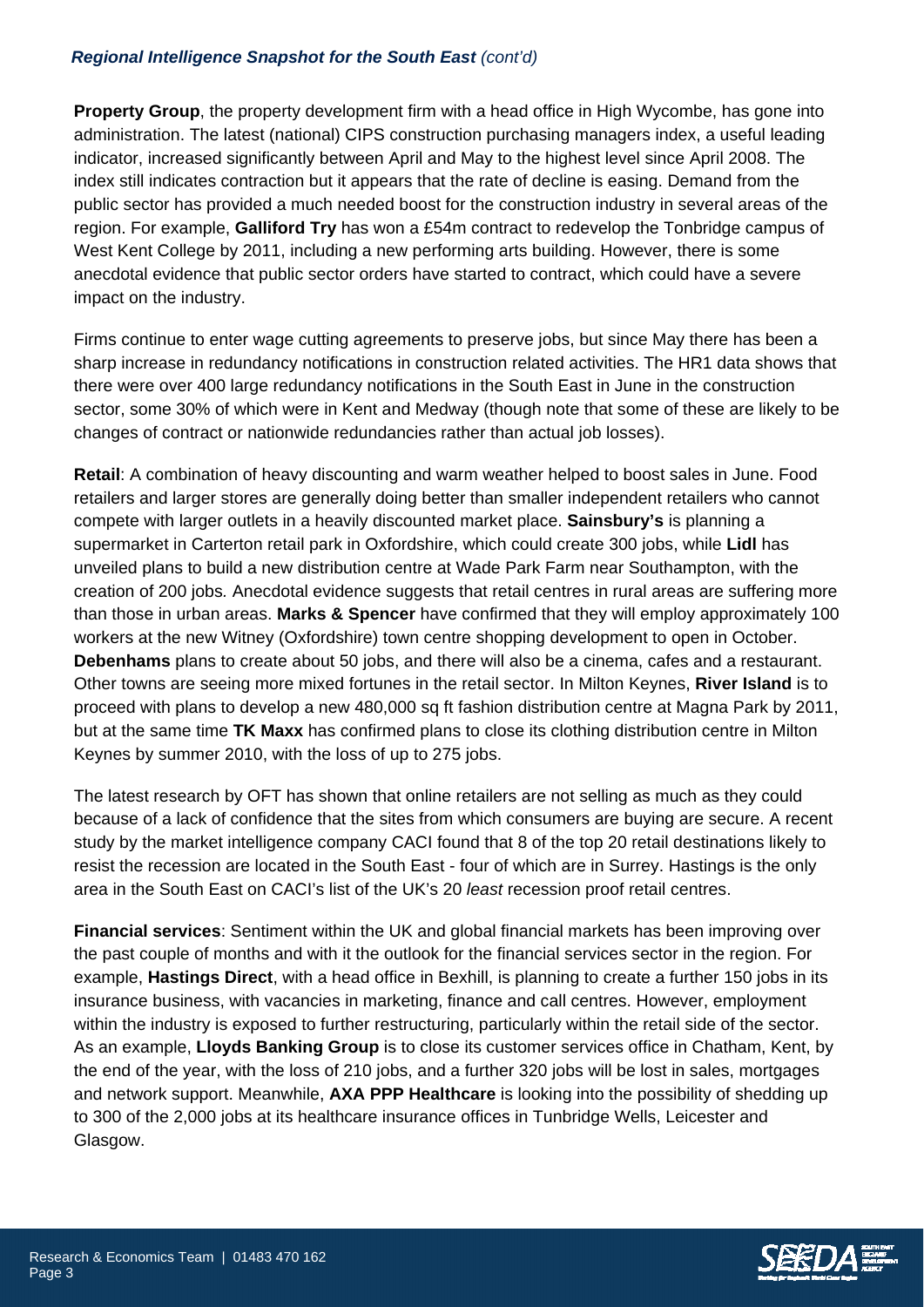**Business services:** The picture remains mixed with some companies such as specialist lawyers and insolvency practitioners seeing an increase in demand. As reported previously, in May and June mergers and acquisitions have been increasing with a growing number of firms seeking investment opportunities.

Alongside manufacturing, the telecommunications sector has seen the sharpest rise in redundancy notifications in the South East in recent months and there are fears for jobs in the region following the recent announcement by **BT** to cut its mostly UK workforce by up to 16,000. **Vodafone** is to relocate its global headquarters and up to 200 staff from Newbury to its Paddington office in London in October, but a further 900 staff with global functions will remain in Newbury.

**Leisure and tourism:** Hotels and conference facilities at the top end of the market are seeing reduced demand as companies economise on discretionary activities. Warm weather in June, an increasing number of international visitors and strong domestic demand have supported budget hotels and facilities which are still performing reasonably well.

**Agriculture / Rural:** The depreciation of the pound has helped to make local producers more competitive. However the credit crunch and volatility of commodity prices, in particular oil and fertilisers are causing uncertainty amongst some farmers. Consumers are increasingly switching their expenditure from organic food to cheaper alternatives.

The latest FSB survey (June 2009) shows that the cost of existing finance increased for 22% of its members in the region - down from 27% in April 2008. However, a slightly higher proportion of rural businesses reported a higher cost of existing finance than those located in urban areas.

**Redundancy Notifications:** According to HR1 data, the level of redundancy notifications in the South East in June increased marginally faster than in May. There were some 4,000 redundancy notifications in the South East in June against 2,500 in May 2009.<sup>[1](#page-3-0)</sup> The sharp rise in redundancy notifications in June may be due to businesses undergoing re-planning exercises in the light of poor end of financial year results.

The service sector continued to be hardest hit with almost 70% of all redundancy notifications in June – similar to the proportion reported in May. The proportion of redundancies in the manufacturing sector dropped to 16%, compared to 28% of all notifications in May. Redundancies in the construction sector also increased in June with the sector accounting for 10% of all notifications, compared with only 1% in May.

Berkshire, Hampshire and the Isle of Wight reported disproportionately more redundancy notifications than other sub-regions, accounting for nearly 70% of the total. Almost 40% of all notifications were in Berkshire, which accounted for over half of the redundancies in the service sector. Analysed by sector, as seen in previous months, telecommunications accounted for around half of all redundancy notifications in the service sector.

 $\overline{a}$ 

<span id="page-3-0"></span><sup>1</sup> Note that this data only captures redundancies of more than 20 employees; some of the job losses are not scheduled to take place until later in 2009; and in some cases the redundancies are happening in another region but are registered in the South East because it is home to the company's headquarters.